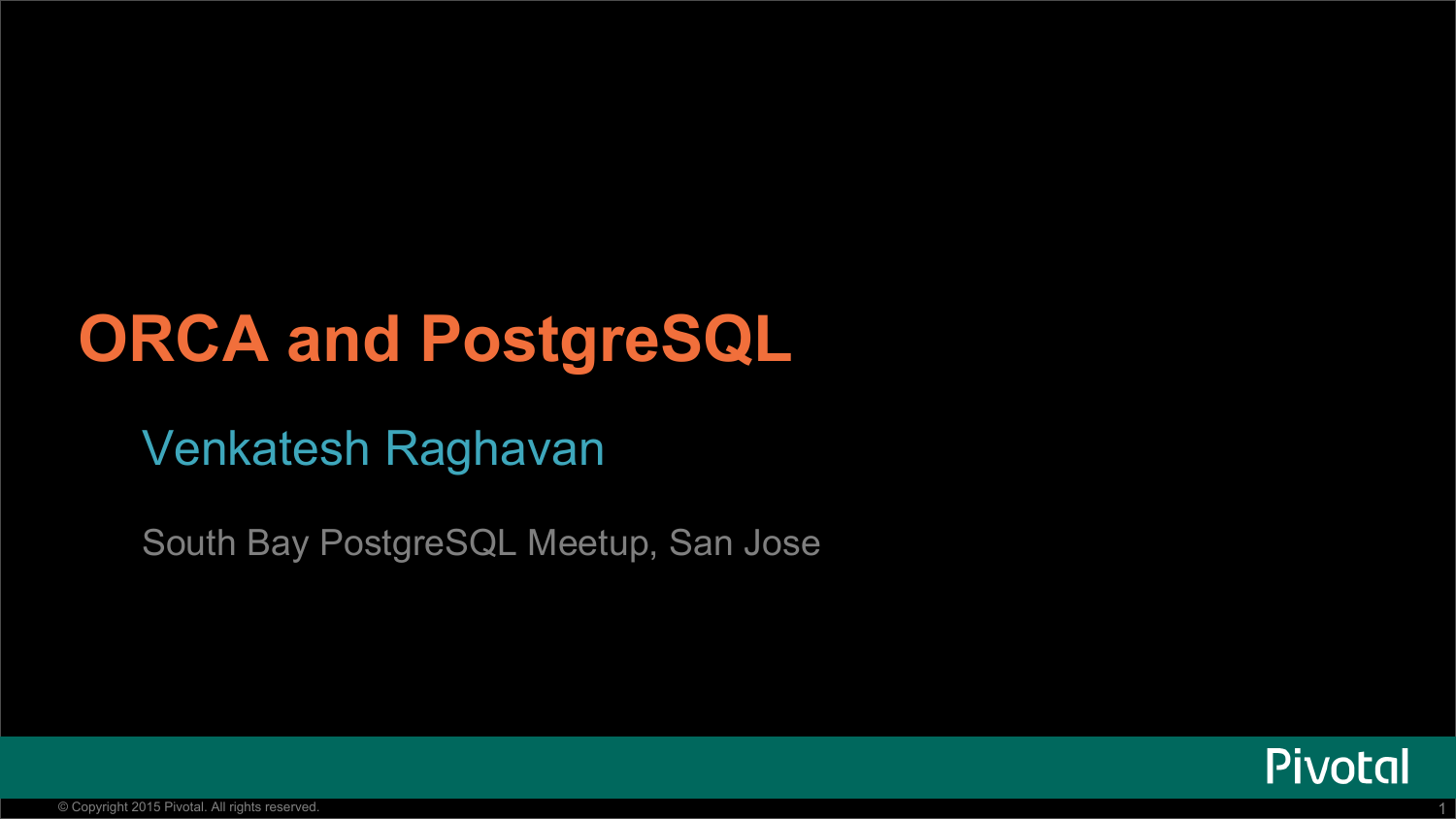# PostgreSQL Planner

- Addresses join re-ordering
- Treats everything else as add-on (grouping, with clause, etc.)
- Imposes order on specific optimization steps
- Recursively descends into subqueries
	- Sometimes planner is unable to unnest complex correlated subqueries
- High code complexity
	- Maximum: 102 (Orca 8.5)
	- Minimum: 6.4 (Orca 1.5)



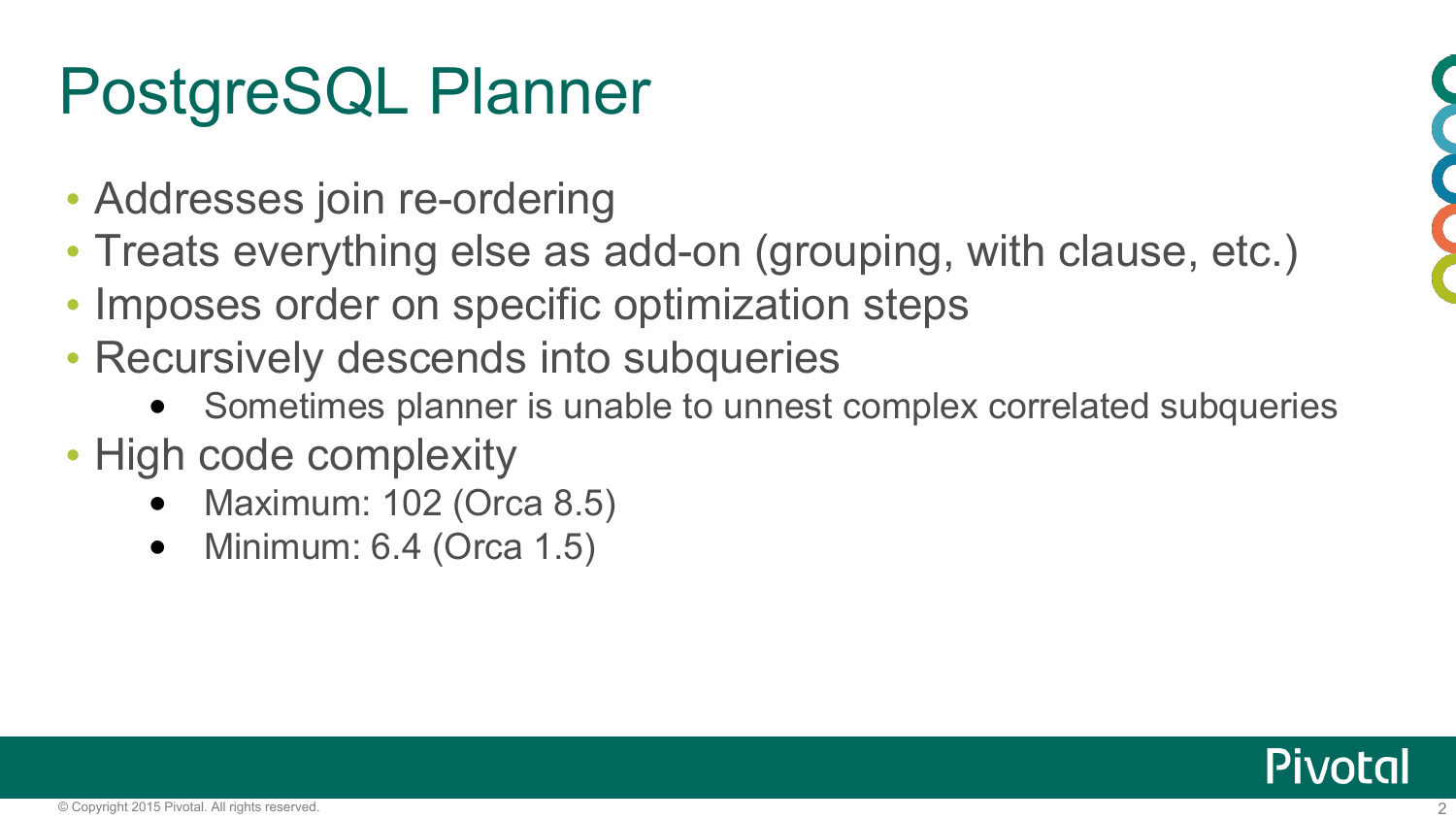

# Join Ordering vs. "Everything Else"

Size of search space **~230,000,000**

- TPC-H Query 5
	- 6 Tables
	- "Harmless" query **"Everything Else"**

#### **Join Order Problem**

Size of search space **< 100,000**

**Pivotal**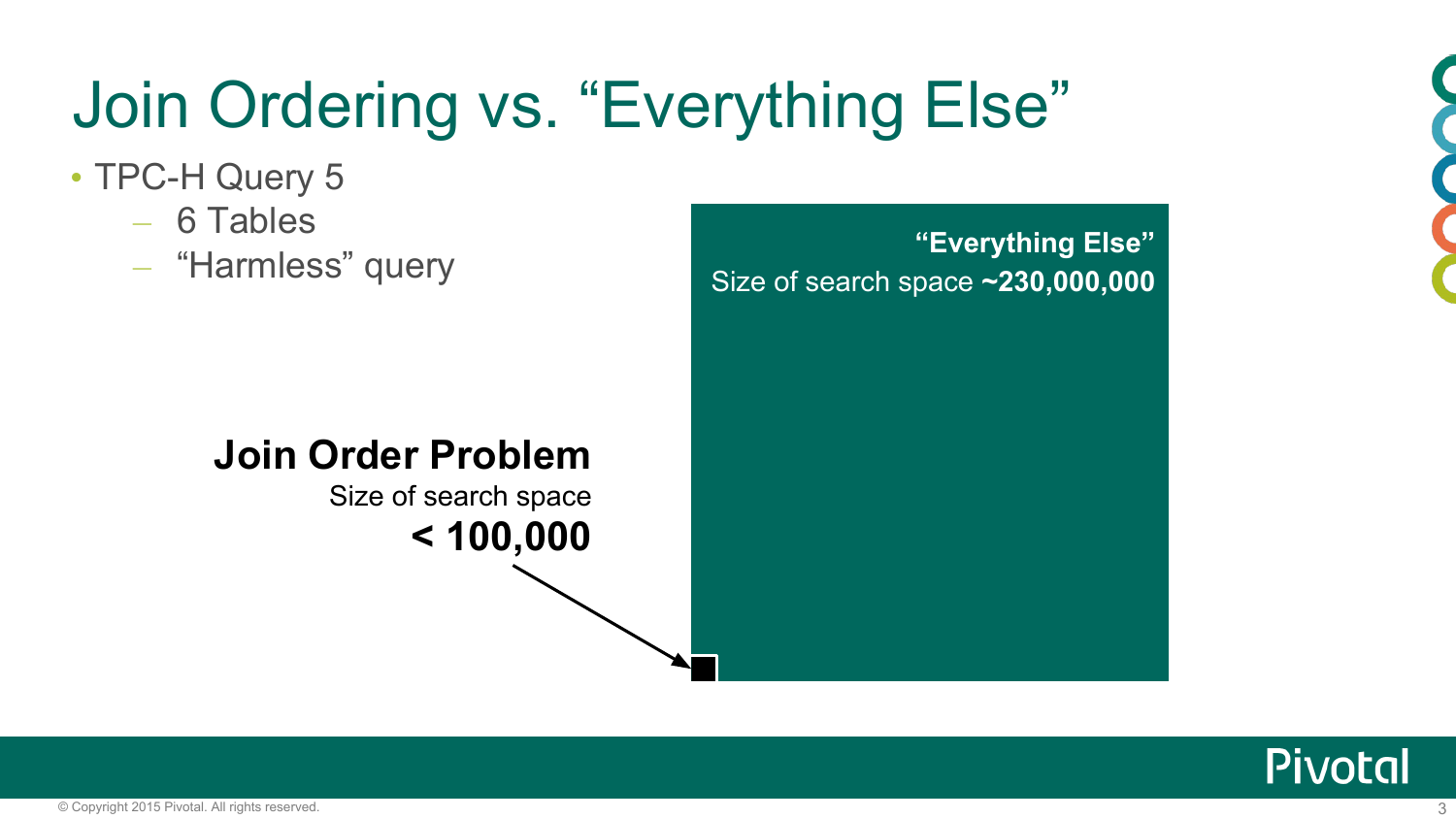# Orca Architecture

• Orca is not baked into one host system



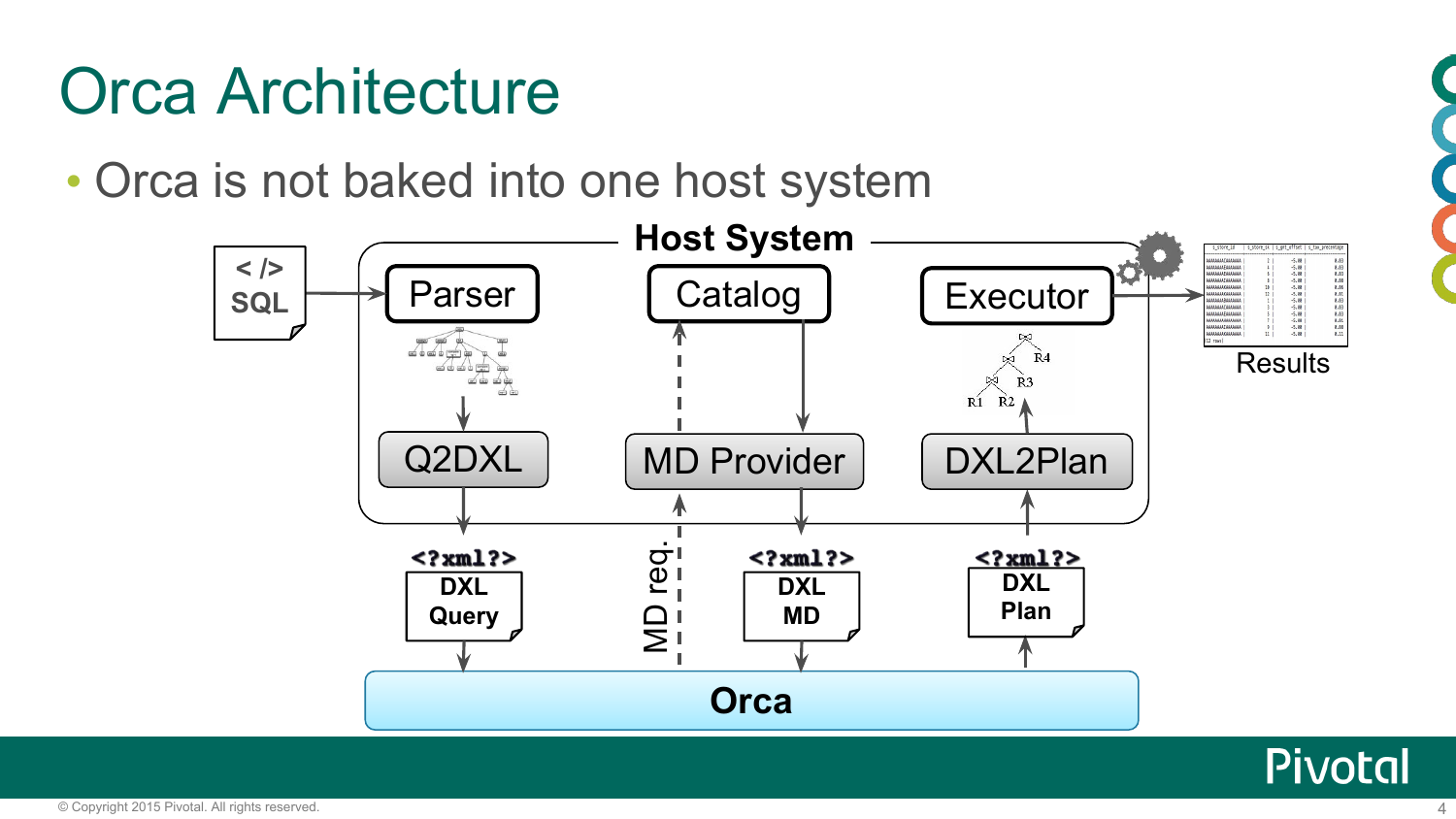# Key Features

- Smarter partition elimination
- Subquery unnesting
- Optimizing common table expressions (CTE)
- Additional functionality
	- Improved join ordering
	- Join-aggregate reordering
	- Sort order optimization



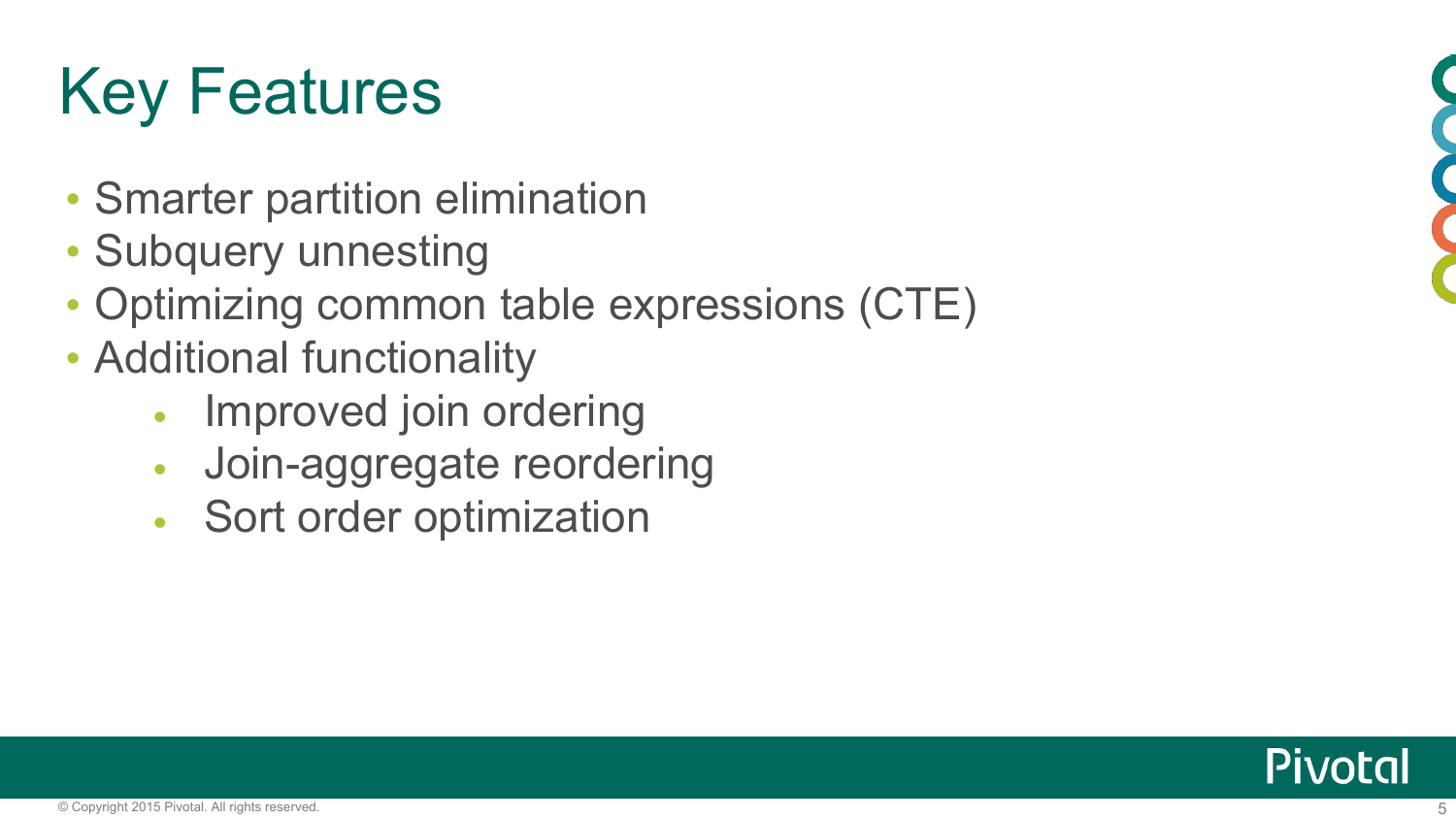

TPC-DS 10TB, 16 nodes, 48 GB/node

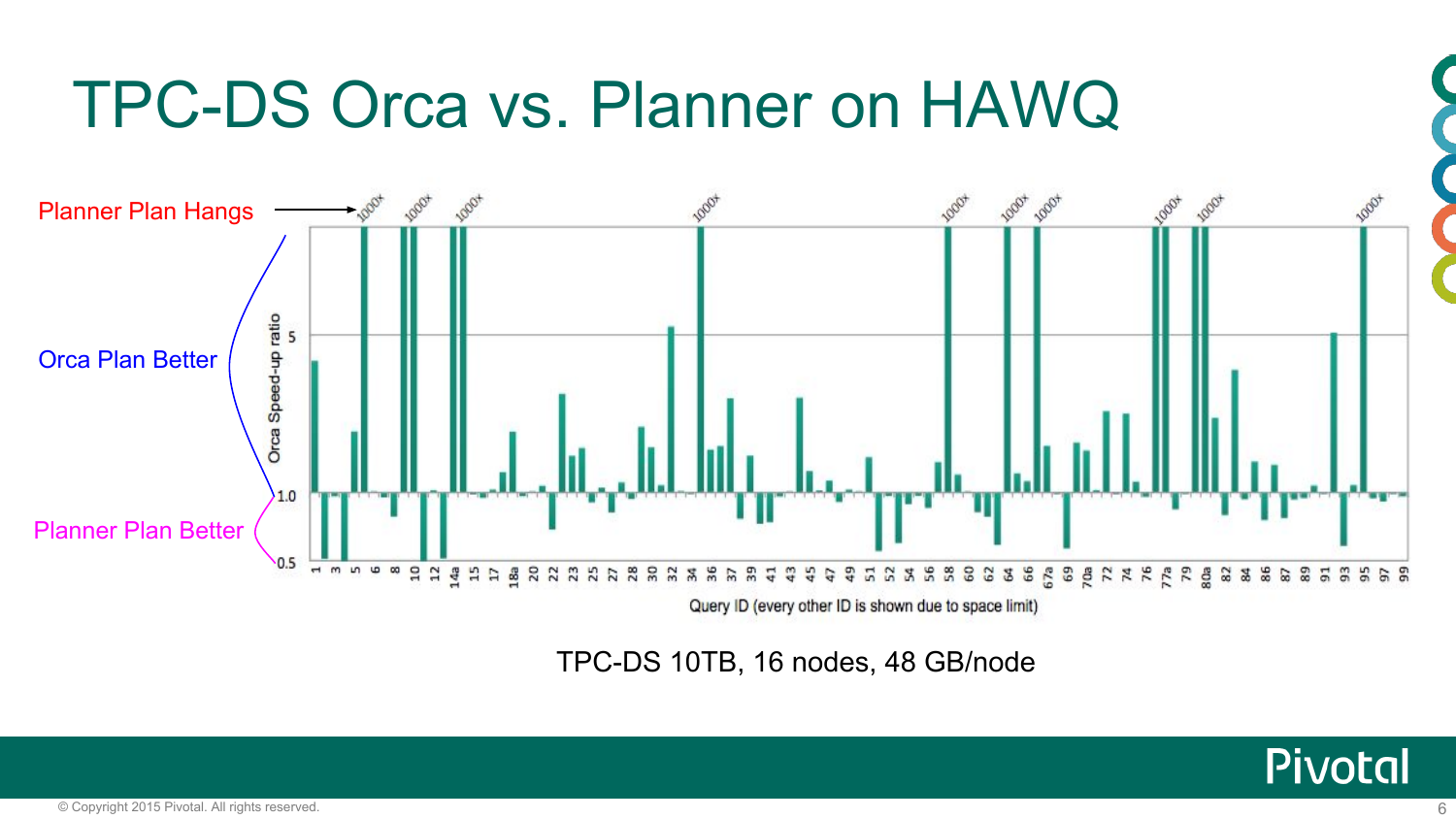# Subquery Unnesting

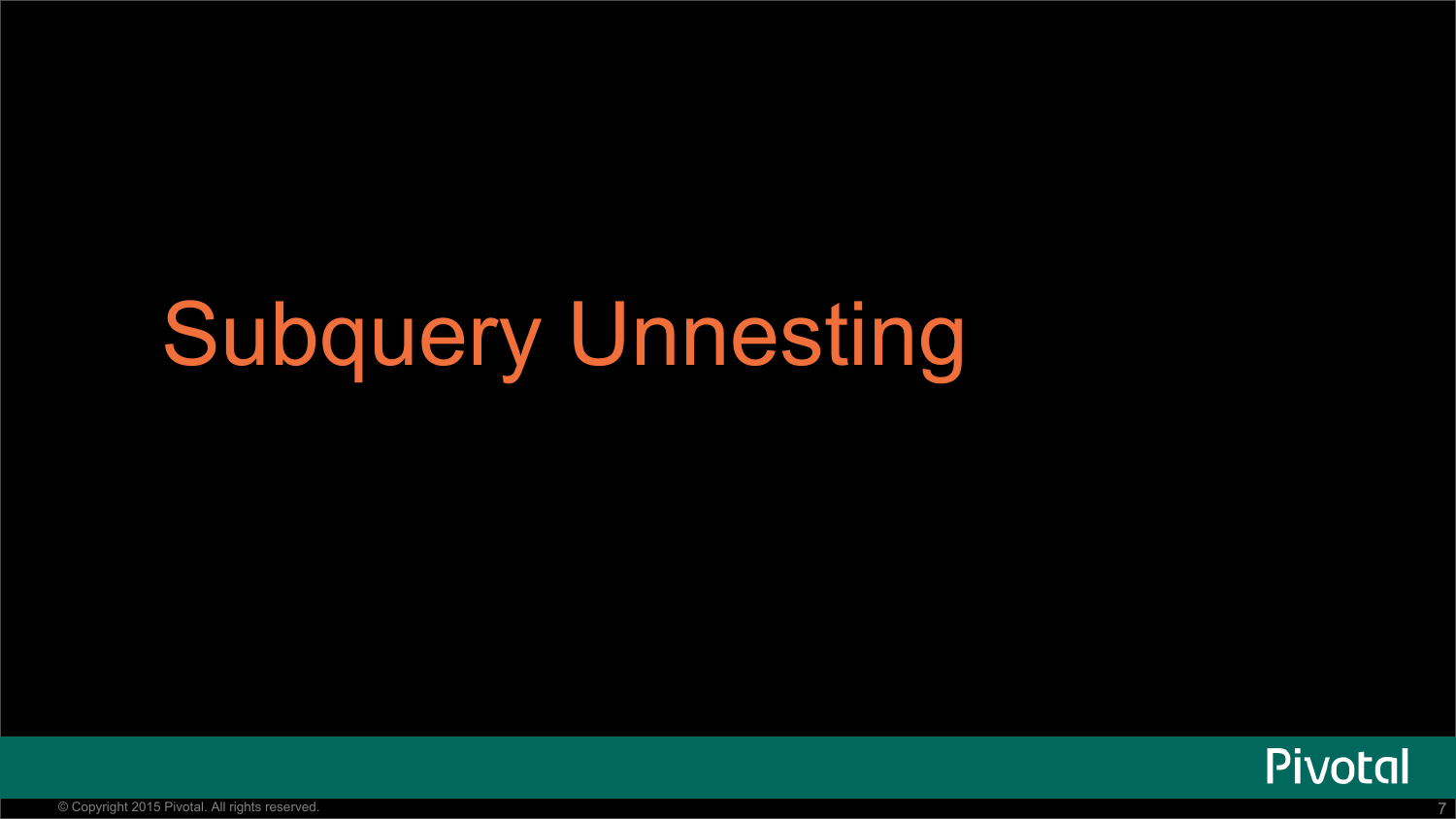# Subqueries: Impact

- Heavily used in many workloads
	- BI/reporting tools generate substantial number of subqueries
	- TPC-H workload: 40% of the 22 queries
	- TPC-DS workload: 20% of the 111 queries
- Inefficient plans mean query takes a long time or does not terminate
- **Optimizations** 
	- De-correlation
	- Conversion of subqueries to joins



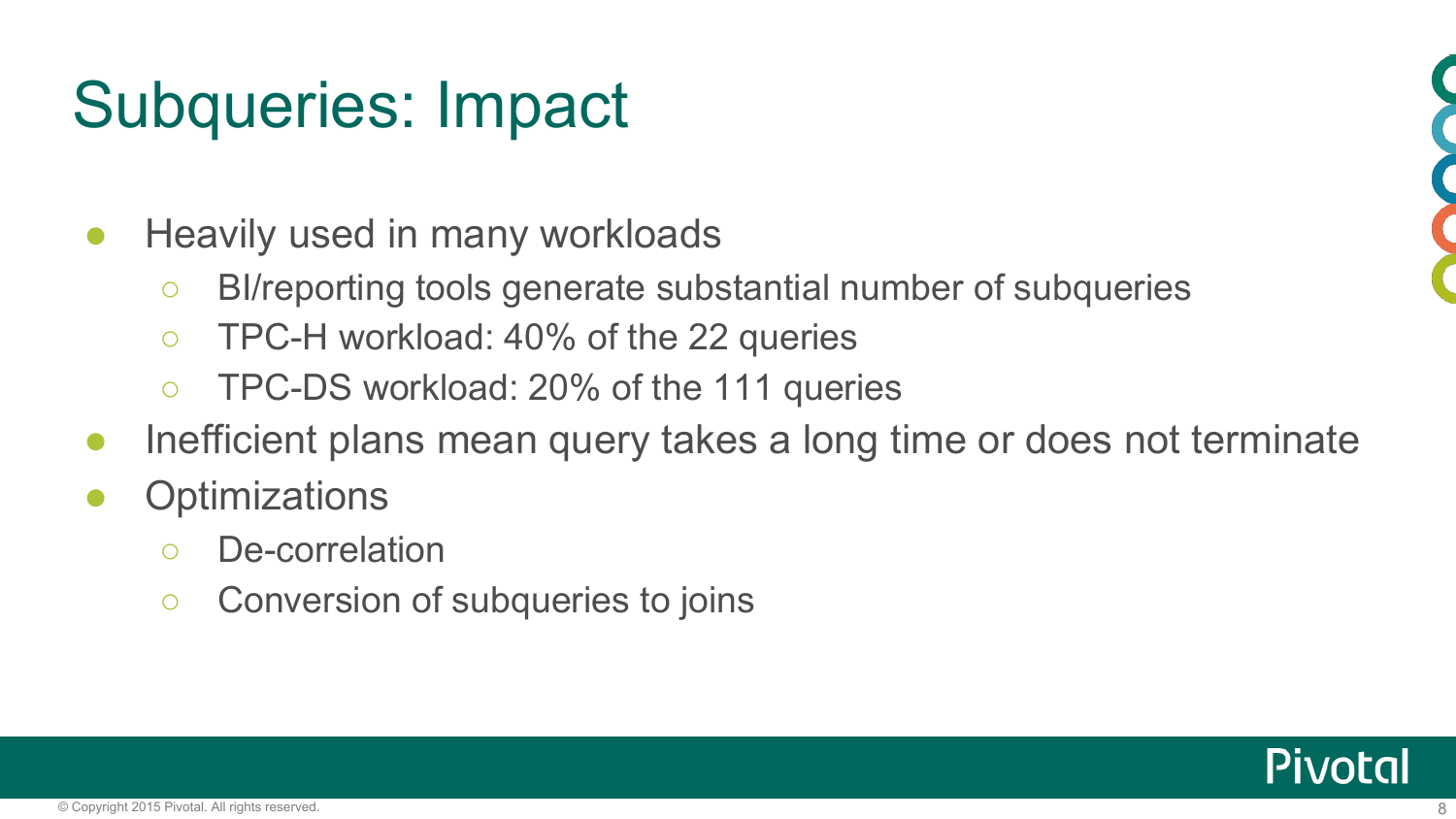# Subquery Handling: Orca vs. Planner

| <b>CSQ Class</b>                    | <b>Planner</b>              | <b>Orca</b>                 |
|-------------------------------------|-----------------------------|-----------------------------|
| CSQ in select list                  | <b>Correlated Execution</b> | Join                        |
| CSQ in disjunctive filter           | <b>Correlated Execution</b> | Join                        |
| Multi-Level CSQ                     | <b>No Plan</b>              | Join                        |
| CSQ with group by and inequality    | <b>Correlated Execution</b> | Join                        |
| CSQ must return one row             | <b>Correlated Execution</b> | Join                        |
| CSQ with correlation in select list | <b>Correlated Execution</b> | <b>Correlated Execution</b> |

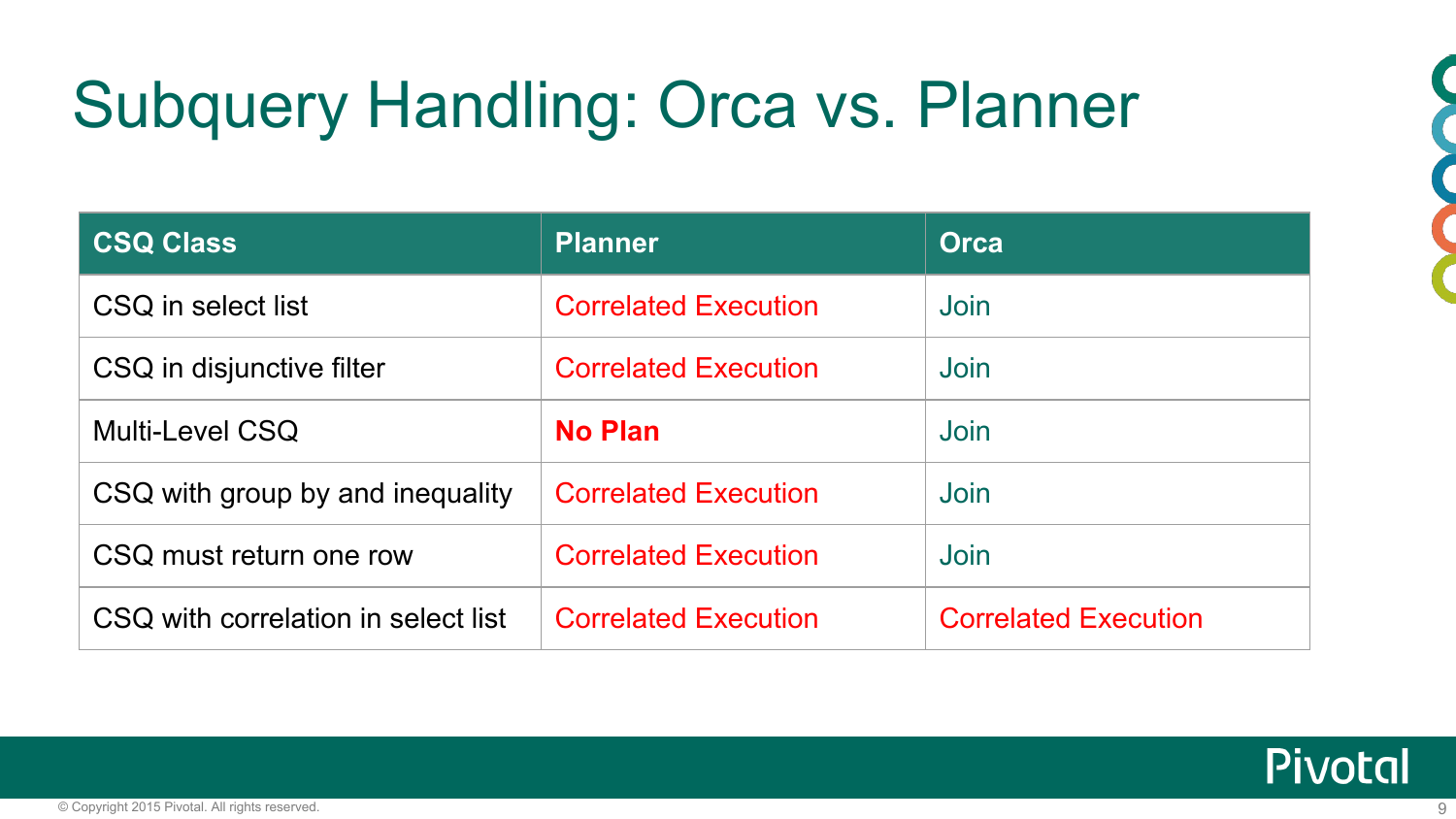# How to enable Orca on Postgres?

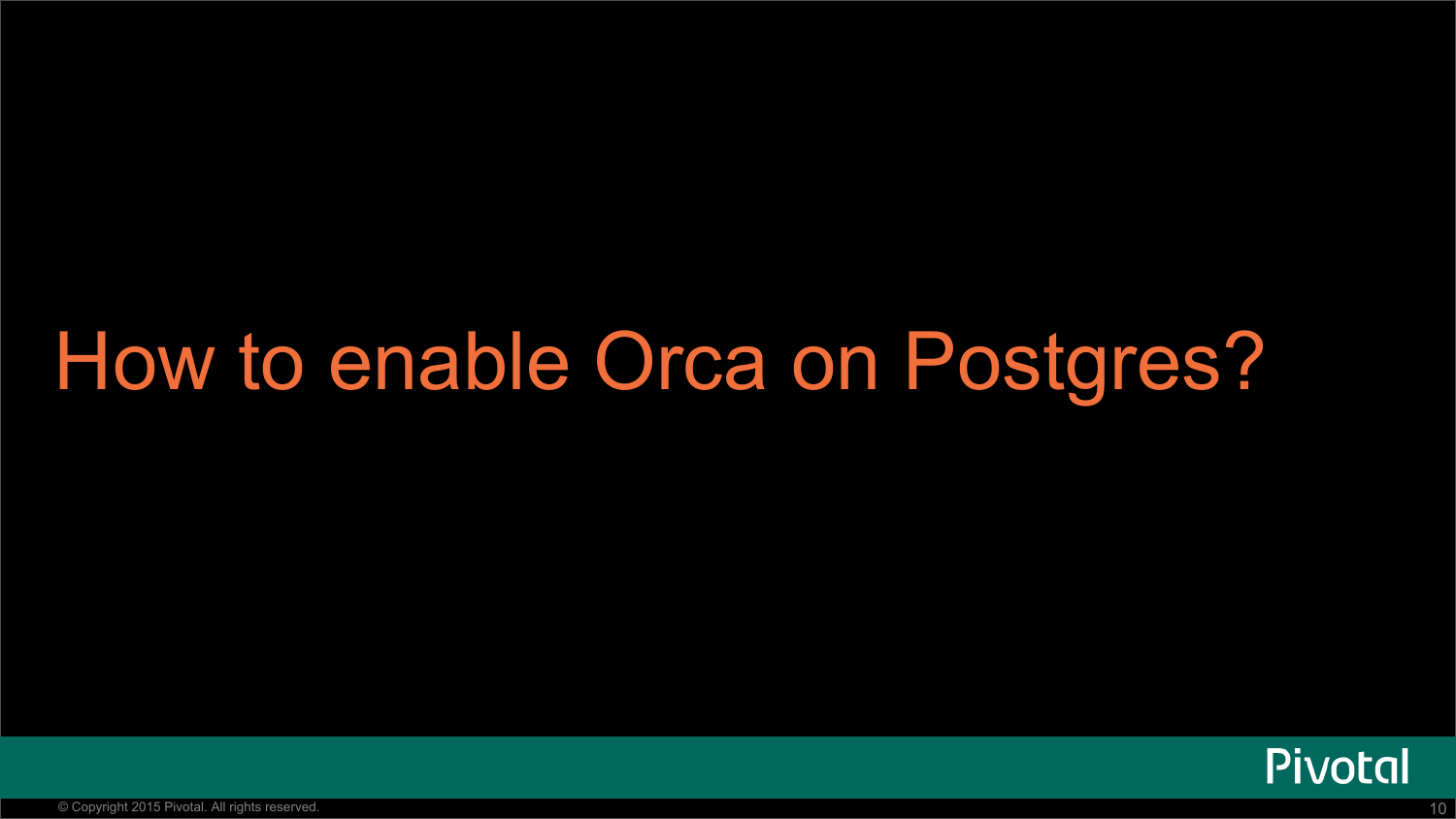# Get Your Hands On It!

- GPORCA: <https://github.com/greenplum-db/gporca>
- White Paper: <http://bit.ly/1ntrE8v>
- Pivotal Tracker: <http://bit.ly/1m1WGDn>



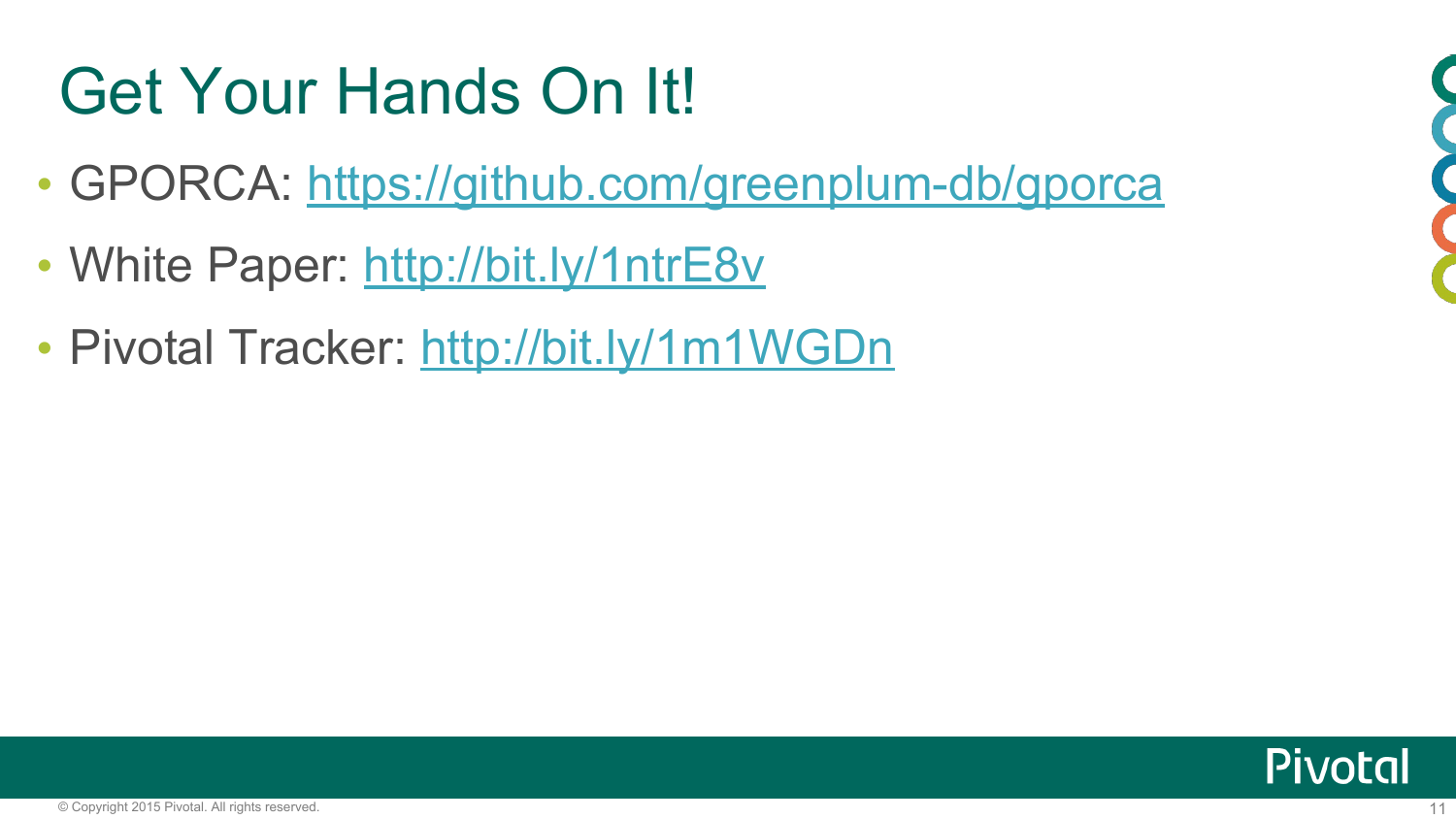# Getting Orca on Postgres

- Step 1: Lift and shift translators already implemented in GPDB
- Step 2: Functions in **lsyscache.\*** and **gucs\*** need to moved
- Step 3: Update makefiles (most of this already done in GPDB)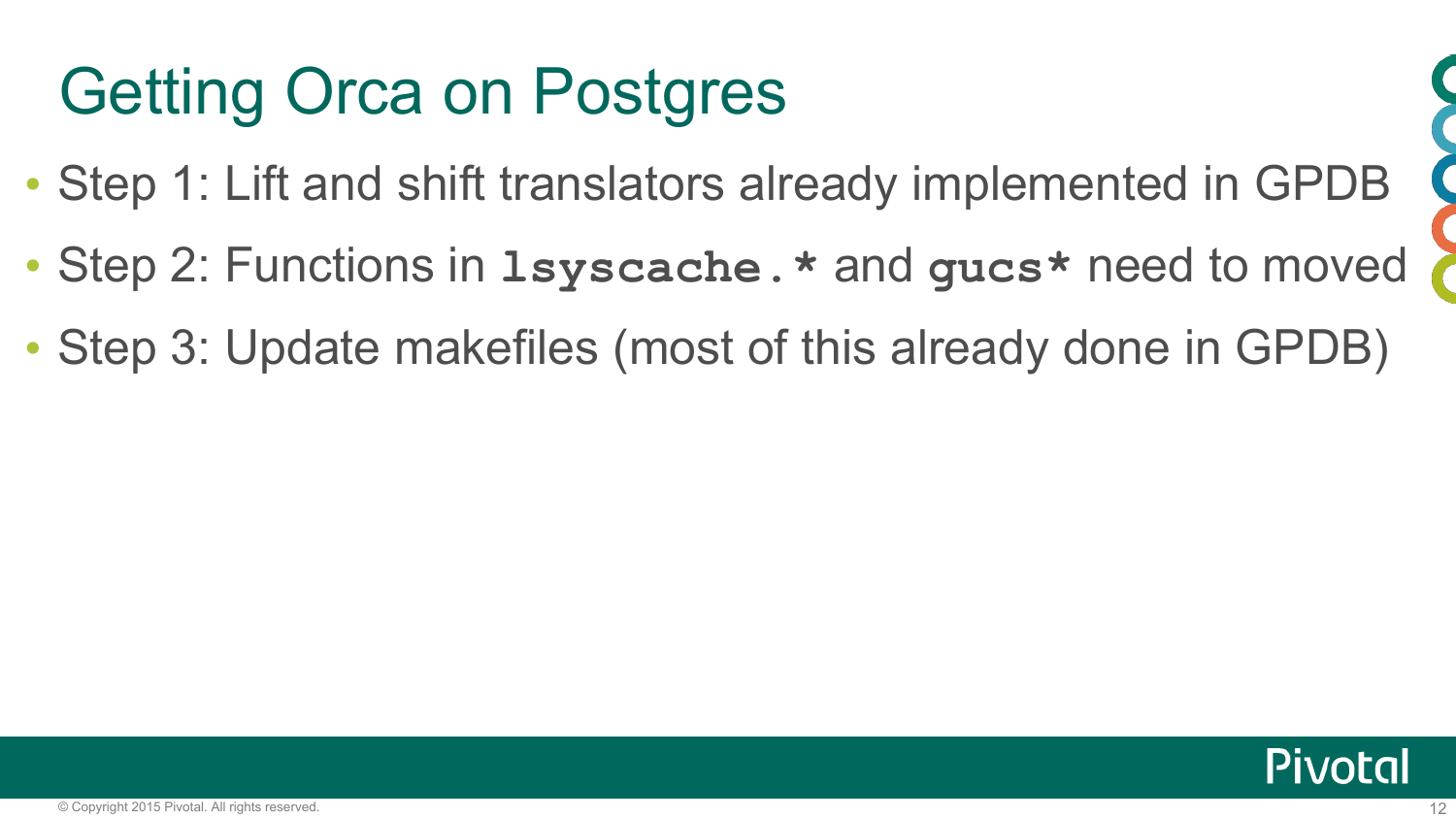# **Publications**

- Optimization of Common Table Expressions in MPP Database Systems, **VLDB 2015** 
	- Amr El-Helw, Venkatesh Raghavan, Mohamed A. Soliman, George C. Caragea, Zhongxian Gu, Michalis Petropoulos
- Orca: A Modular Query Optimizer Architecture for Big Data, **SIGMOD 2014**
	- Mohamed A. Soliman, Lyublena Antova, Venkatesh Raghavan, Amr El-Helw, Zhongxian Gu, Entong Shen, George C. Caragea, Carlos Garcia-Alvarado, Foyzur Rahman, Michalis Petropoulos, Florian Waas, Sivaramakrishnan Narayanan, Konstantinos Krikellas, Rhonda **Baldwin**
- Optimizing Queries over Partitioned Tables in MPP Systems, **SIGMOD 2014**
	- Lyublena Antova, Amr El-Helw, Mohamed Soliman, Zhongxian Gu, Michalis Petropoulos, Florian Waas
- Reversing Statistics for Scalable Test Databases Generation, **DBTest 2013**
	- Entong Shen, Lyublena Antova
- Total Operator State Recall Cost-Effective Reuse of Results in Greenplum Database, **ICDE Workshops 2013**
	- George C. Caragea, Carlos Garcia-Alvarado, Michalis Petropoulos, Florian M. Waas
- Testing the Accuracy of Query Optimizers, **DBTest 2012**
	- Zhongxian Gu, Mohamed A. Soliman, Florian M. Waas
- Automatic Capture of Minimal, Portable, and Executable Bug Repros using AMPERe, **DBTest 2012**
	- Lyublena Antova, Konstantinos Krikellas, Florian M. Waas
- Automatic Data Placement in MPP Databases, **ICDE Workshops 2012**
	- Carlos Garcia-Alvarado, Venkatesh Raghavan, Sivaramakrishnan Narayanan, Florian M. Waas



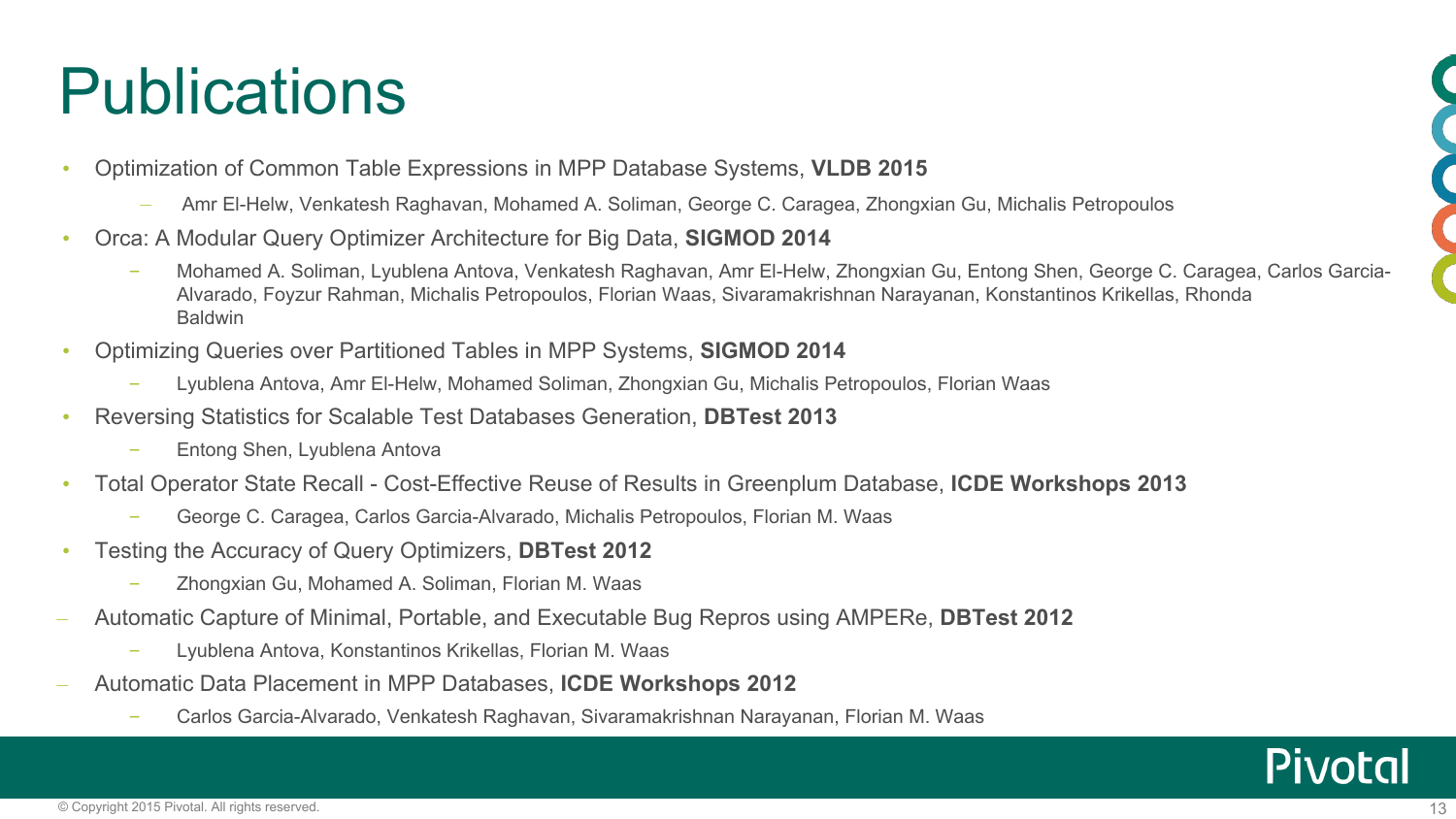# Backup

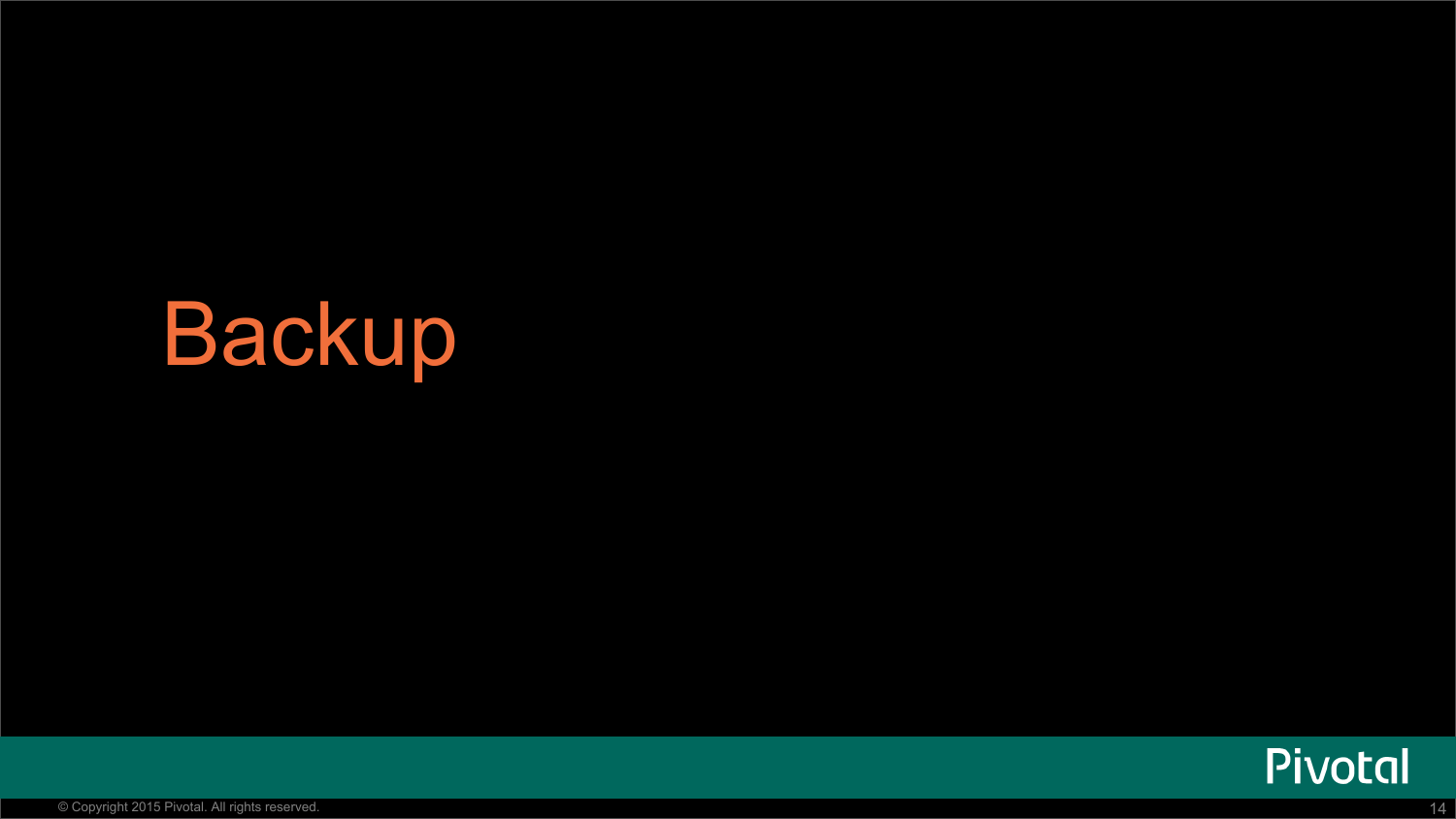

State-of-the-art query optimization framework designed from scratch to:

- **Improve** performance, ease-of-use
- **Enable** foundation for future research and development
- **Connect** applies to multiple host systems (GPDB, HAWQ, Postgres)

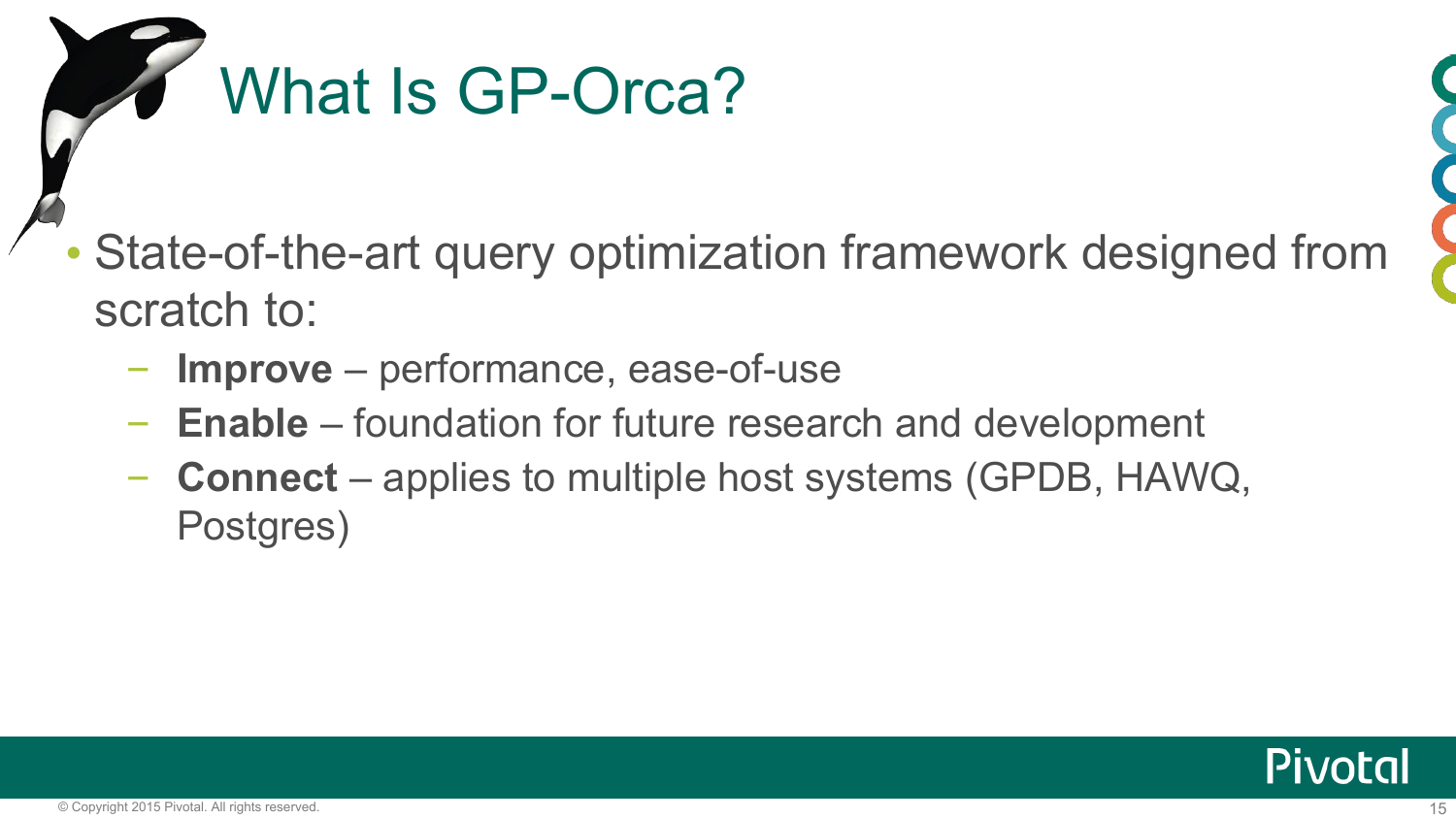# Subqueries: Definition

- A query that is nested inside an outer query block
- Correlated Subquery (CSQ) is a subquery that uses values from the outer query
	- SELECT \* FROM part p1
	- WHERE price >
	- **(SELECT avg(price) FROM part p2 WHERE p2.brand = p1.brand)**



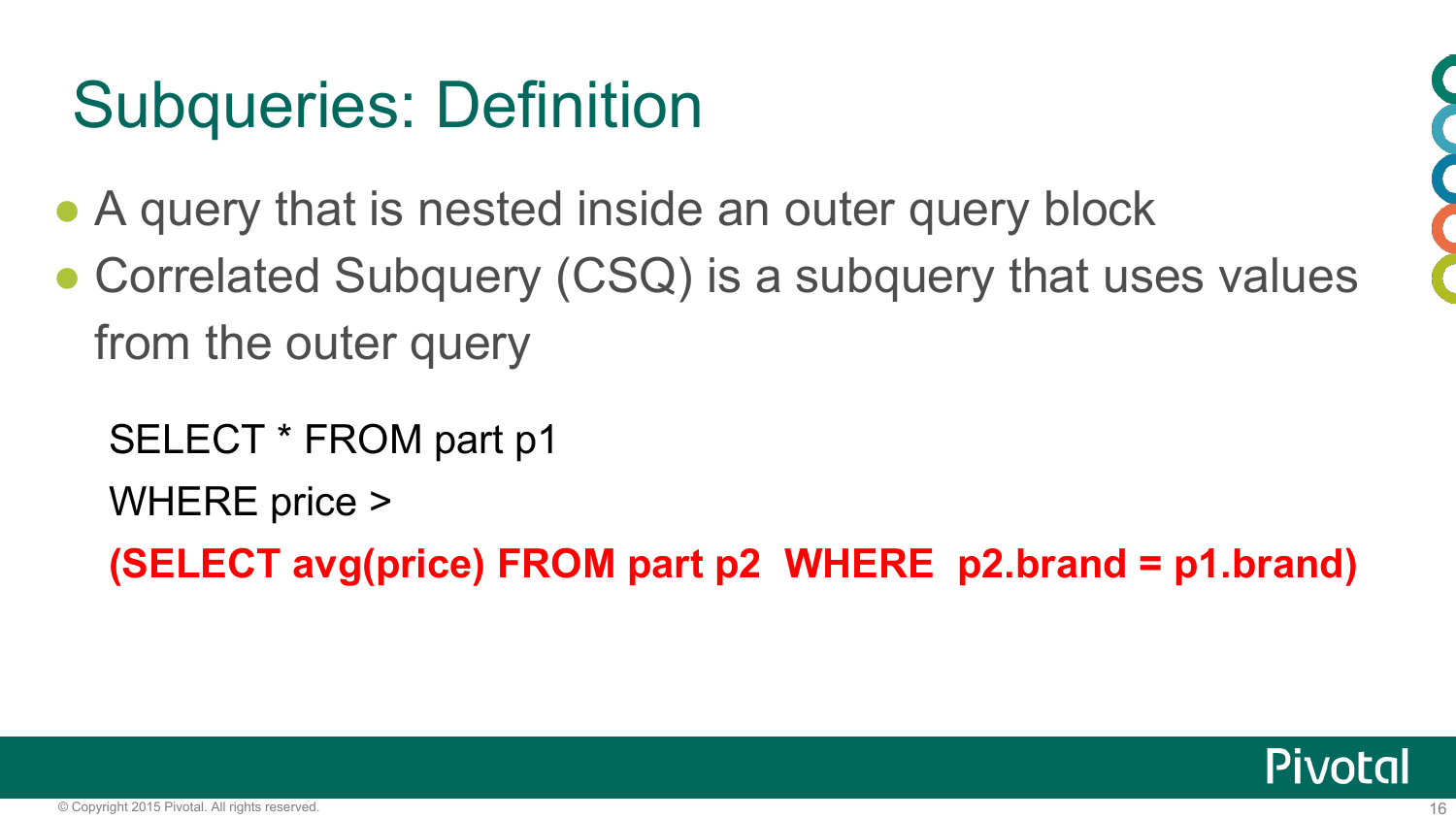# Subqueries in Disjunctive Filters

• Find parts with: *size > 40 OR price > the average brand price*

SELECT \* FROM part p1 WHERE  $p$  size  $> 40$  OR p\_retailprice >(SELECT avg(p\_retailprice) FROM part p2 WHERE p2.p\_brand = **p1.p\_brand**)

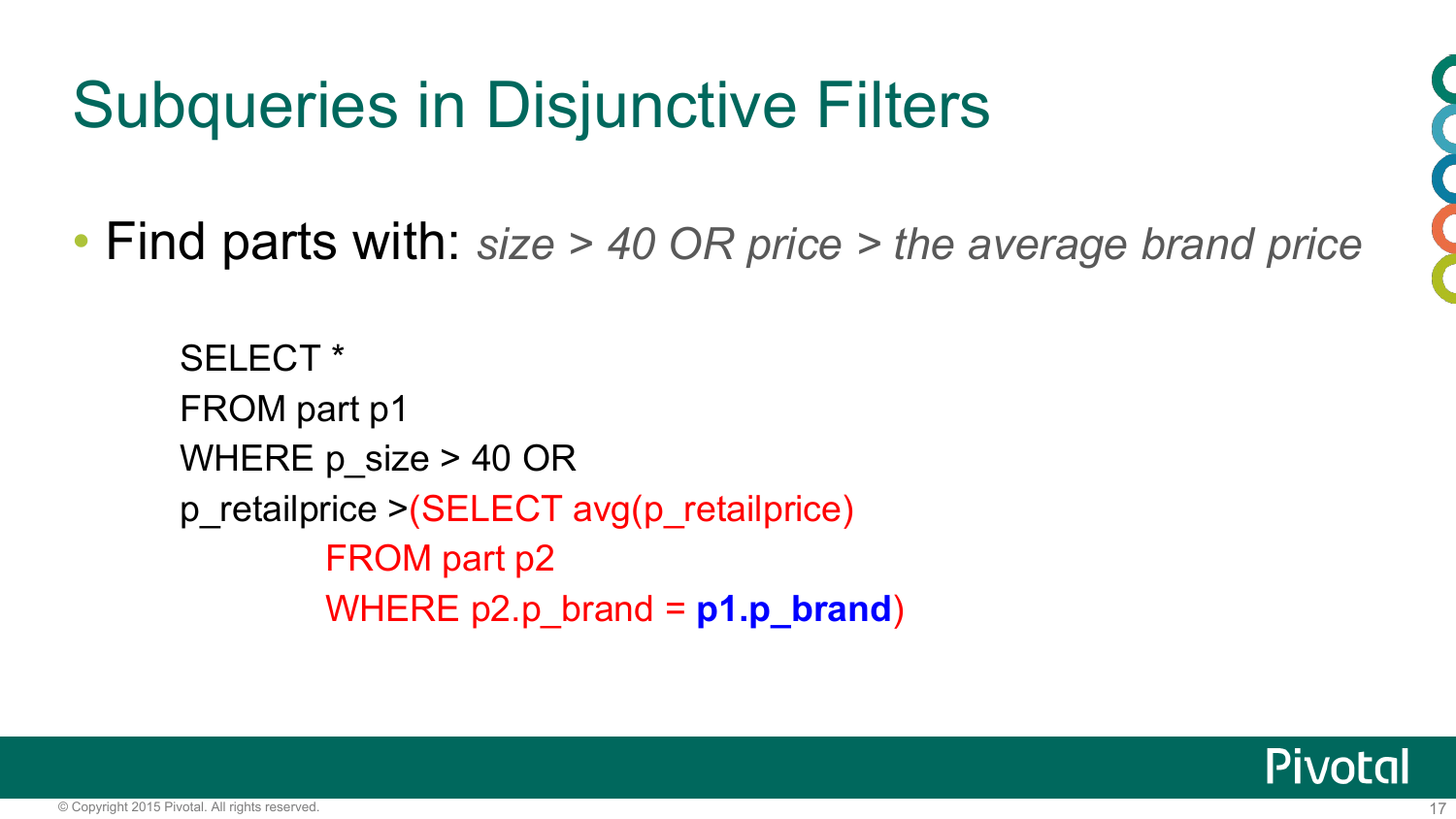# Subqueries in Disjunctive Filters





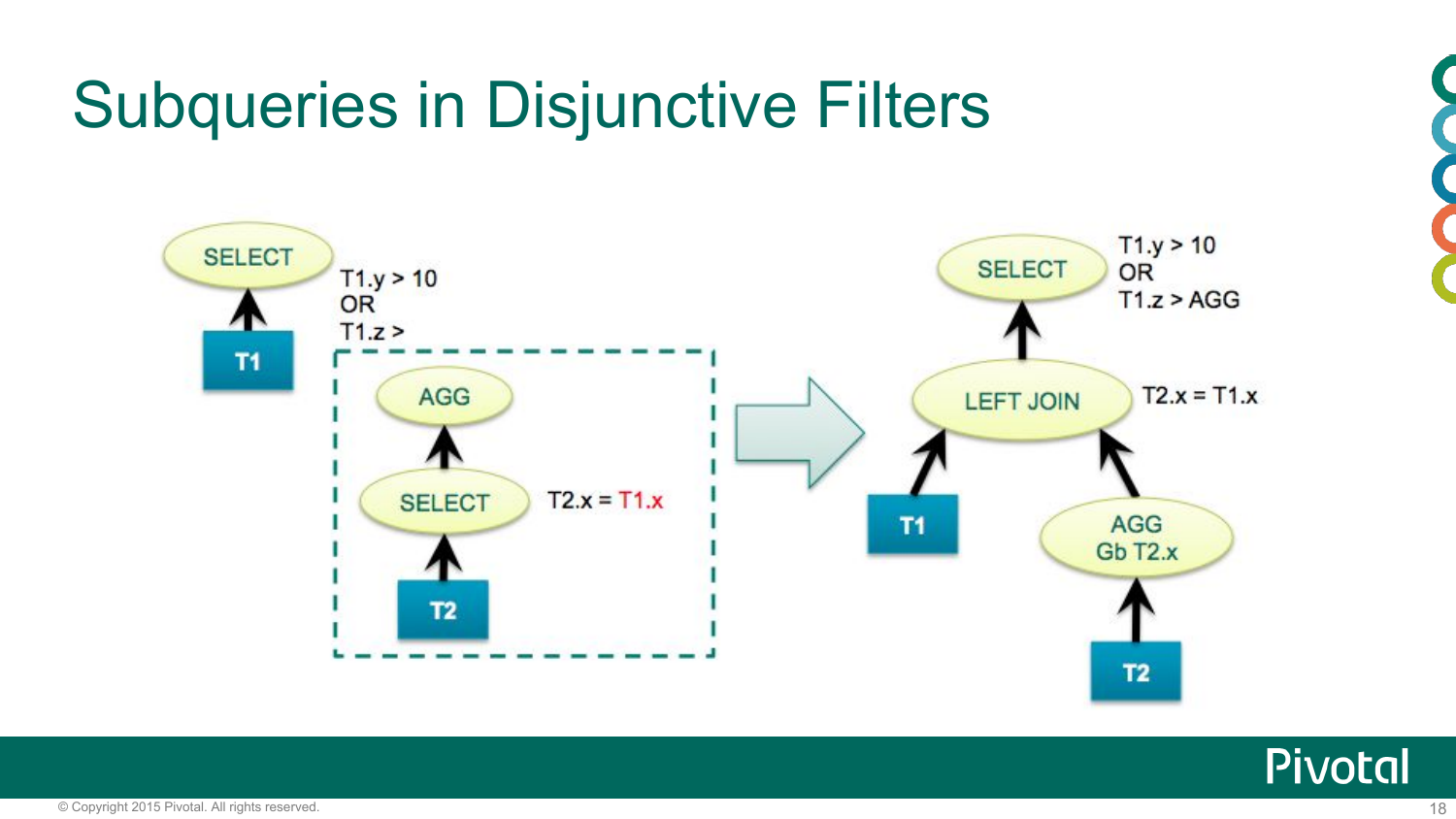



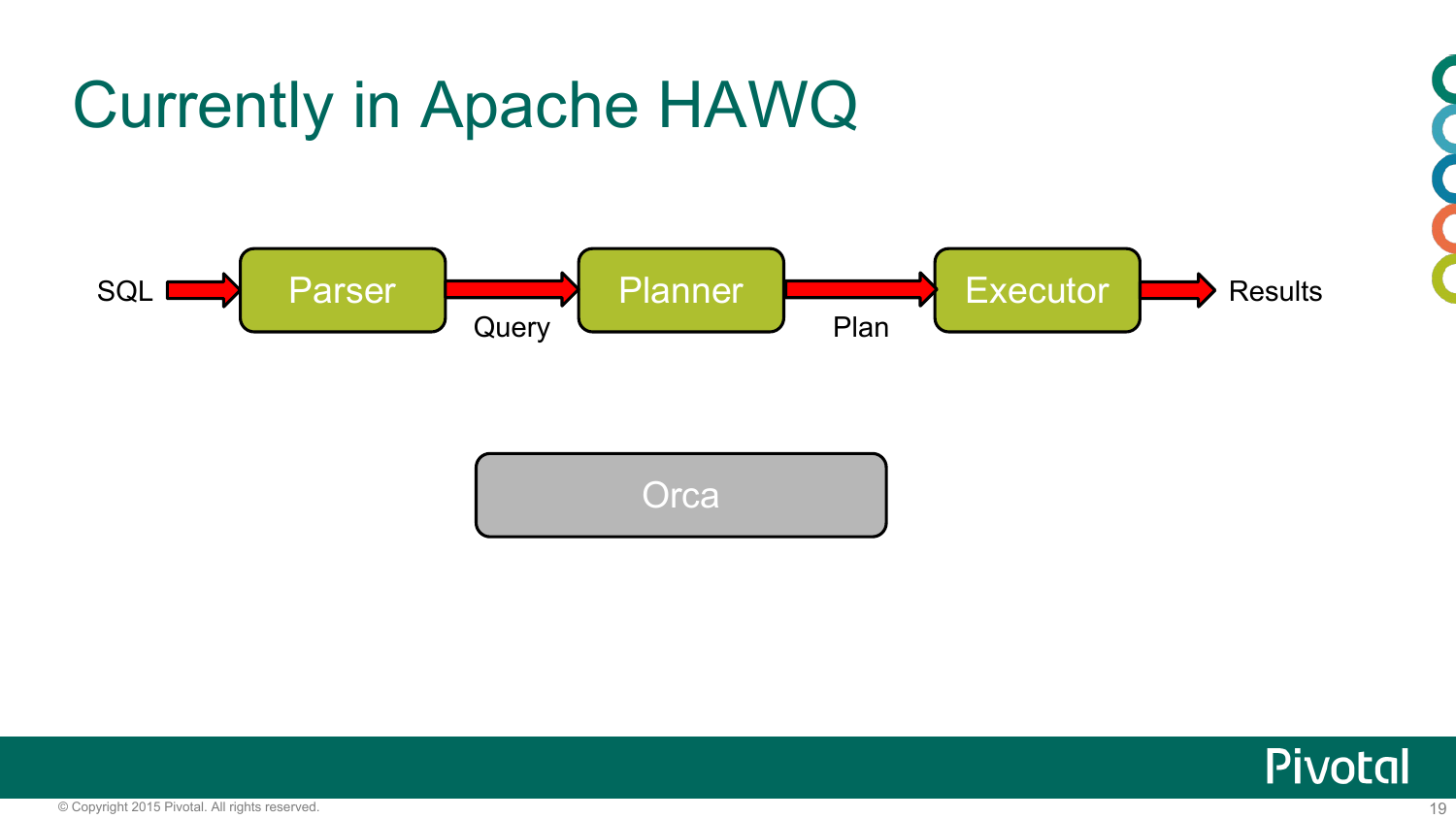